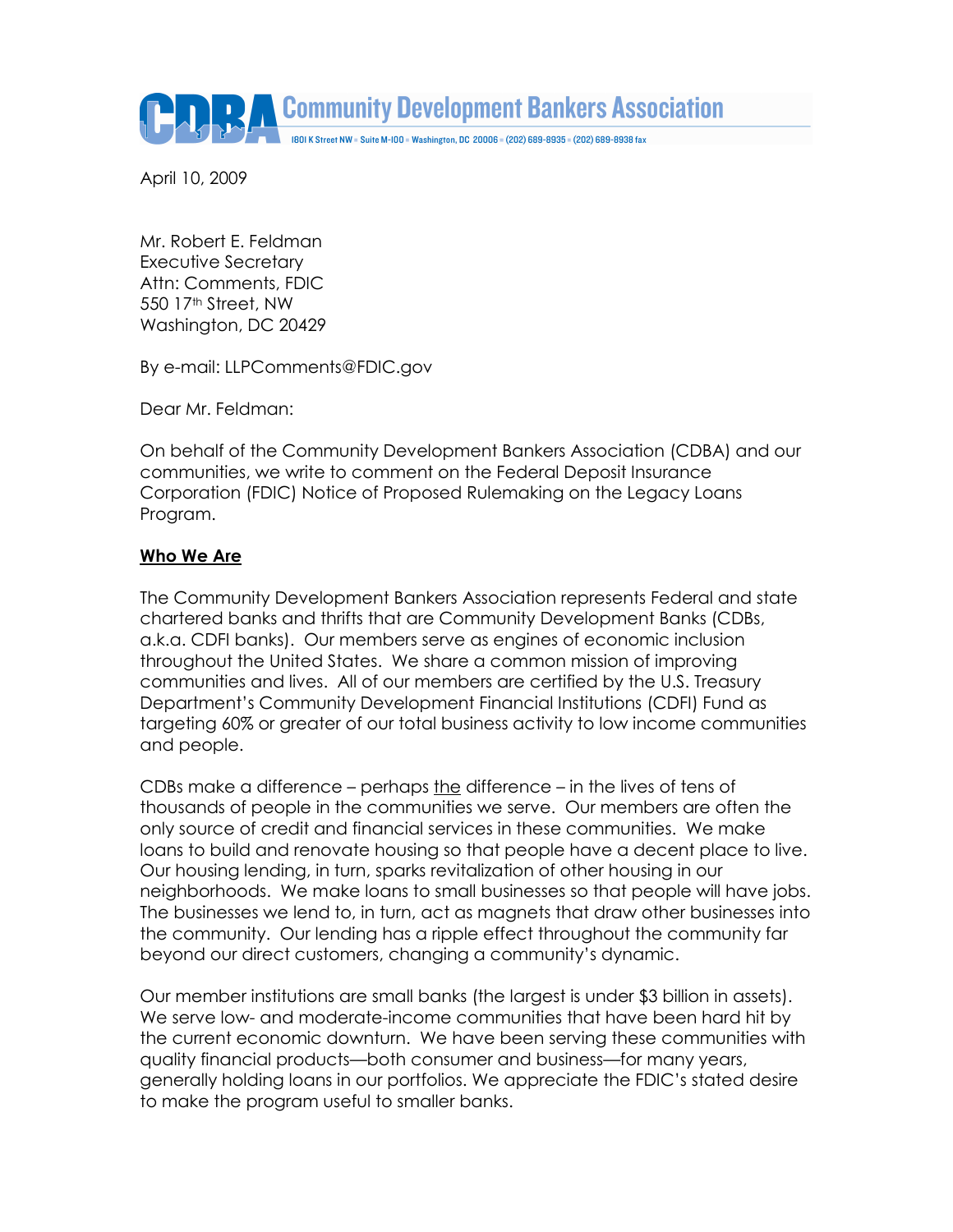Our primary comment relates to the size and type of pools that would be eligible for the program. Representatives of our banks have sat in on the conference calls the FDIC has held, and we are concerned that the proposed minimum pool size (there was mention of a minimum of \$1 billion!) will make it extraordinarily difficult, if not impossible, for our banks to use the program, especially if pooling across institutions is not permitted or limited. We understand that large pool sizes may be more economically efficient for investors, but we believe that by creating an alternative structure for CDFI Banks (or smaller banks more generally) some or all of the costs can be streamlined, especially for small investors who know the selling lending institutions, their communities and even specific loans and borrowers. Many of our members have successfully sold troubled loans to local investors in the past. We believe by lowering the pool size and allowing the participation of local investors to truly manage the liquidation of pool assets will be advantageous for all participants. The banks would receive better pricing; the FDIC and the Treasury would incur lower losses on the pools due to the depth of knowledge and experience of the local investors; and the local investors would be able to take on larger projects due to the co-investing by the Treasury and the presumably more favorable terms available on the FDIC backed debt financing.

We propose the following:

- Allow pools as small as \$10 million, with as few as a single loan
- The selling bank should be able to solicit potential buyers, including individuals.
- The pool would then be offered at auction, with the price proposed by the buyer as the reserve price.

The buyer and seller will have mutual interests in reaching a fair price, but the subsequent auction will ensure that the price the buyer proposes is not unrealistically low.

In addition, we believe the FDIC and Treasury should facilitate special types of pools that might appeal to special kinds of investors. For example, pools of loans in low- and moderate-income communities may appeal to investors who either are subject to the Community Reinvestment Act, or who might be concerned about CRA obligations in the future such as insurance companies. Multi-bank pools of loans of specific types (e.g., hotel loans, condominium conversion loans) or in specific locations (e.g., Cleveland) might also enable smaller institutions to participate and draw more investors at better prices than would sales by a single institution.

With respect to both these suggestions, we suggest the FDIC might want to consider a pilot program for CDFI Banks; we would be interested in discussing this with you.

With respect to the question of the form of payment from the pool to the seller, we urge that selling lenders have the option to demand cash and/or a note that is negotiable, and that could, in particular, be used as collateral for overnight lending, repo transactions and/or borrowing from the Federal Home Loan Banks.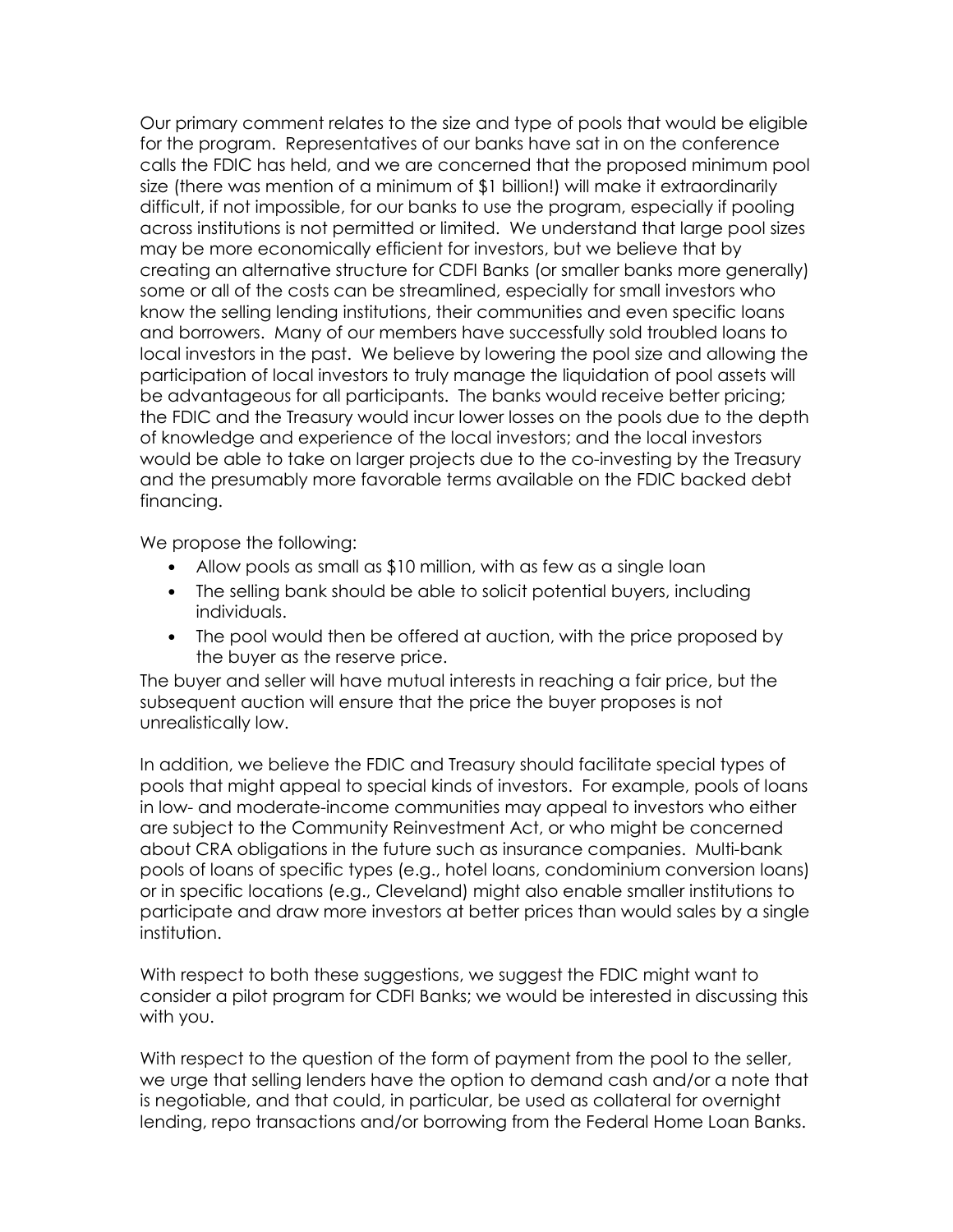While we recognize that such a requirement might lead to lower prices, we believe the flexibility is important.

Finally, we urge the FDIC and other primary supervisors to clarify how they intend to work with banks to determine assets that would be appropriate for sale. We suggest that if a bank and its primary supervisor agree that a pool is appropriate for sale, it should be fast-tracked for disposition through the FDIC's system.

Once again, we appreciate this opportunity to comment on the Legacy Loans Program, and look forward to working with the FDIC to enable us to use this program to strengthen our balance sheets so we can continue to serve our communities, which are in such need of high quality credit.

Sincerely,

CDBA Policy Committee

Robert McKean, CDBA Board Chairman Albina Community Bank, Portland OR

Jake Bellipanni Guaranty Bank and Trust Company, Belzoni, MS

Pedro Bryant Louisville Community Development Bank, Louisville KY

Robert Cooper OneUnited Bank, Boston MA

Fran Grossman ShoreBank, Chicago IL

Robert McGill Neighborhood National Bank, National City CA

David Reiling Sunrise Community Banks, Minneapolis MN